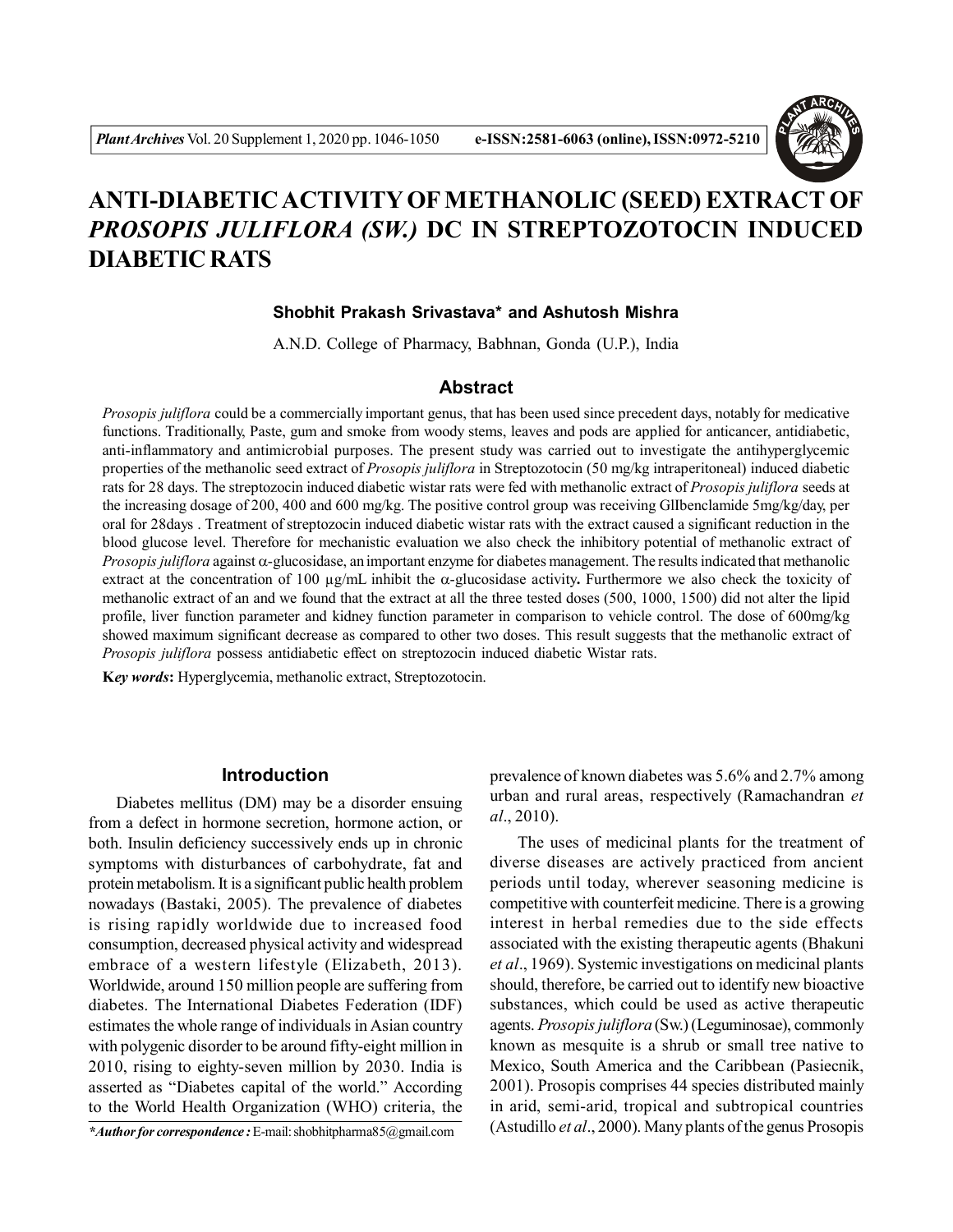are known to have medicinal properties and are used in folk medicine as astringents, in rheumatism and as remedies against scorpion stings and snake bites (Wassel *et al*., 1972). The members of the Prosopis species are abundantin phenols, piperidine alkaloids, flavonol glycosides, hydroxycinnamic acids, juliprosopine and mesquitol (Ahmad *et al.,* 1989 and Sirmah *et al.*, 2009). Some Prosopis species have antidermatophytic (Khan *et al*., 1989), antibacterial (Ahmad *et al*., 1986), antifungal (Ahmad *et al.*, 1989 and Tapia *et al.*, 2000), hemolytic (Kanthasamy *et al*., 1989), anti-inflammatory (Ahmad *et al.*, 1989), antihypercholesterolemic (Narasimhacharya A.V.R.L. *et al.*, 2010), antitumour (Batatinha, 1997) and antioxidant (Sirmah *et al.*, 2009) properties. As *P. juliflora* has ancient medicative values that haven't been absolutely accomplished, this study was carried out to investigate the antidiabetic potential of P. juliflora seed using *in vitro*, *in vivo* model systems. The seed extracts were prepared using Soxhletion followed by *in vitro*  $\alpha$ glucosidase activity. The *in vivo* potential was checked by using STZ- induced rat model. Further the acute toxicity of methanol extract was observed in rat.

#### **Materials and Methods**

#### **Plant Material**

The seed of *Prosopis juliflora* was procured in the month of December 2016 from Kisan Seed company, Lucknow India. The plant material was taxonomically identified by the National Botanical Research Institute (N.B.R.I.) Lucknow (Uttar Pradesh), India and the Voucher Specimen (LWG-77) were retained in Department for future reference.

**Table 1:** Qualitative analysis of phytochemicals present in the methanol extracts of *P. juliflora.*

| <b>S. No</b> Test           |            | <b>Observation</b>        | <b>Inference</b> |
|-----------------------------|------------|---------------------------|------------------|
|                             | Alkaloids  | Reddish-brown precipitate | $+ve$            |
| $\mathcal{D}_{\mathcal{L}}$ | Flavonoids | Yellow color              | $+ve$            |
| 3                           | Terpenoids | Reddish-brown precipitate | $+ve$            |
| 4                           | Saponins   | Froth formation           | $-ve$            |
| 5                           | Steroids   | Reddish brown color       | $+ve$            |
| 6                           | Glycosides | No blue color develop     | $-ve$            |

**Table 2:** Effect of the methanolic extract of *P. juliflora* on Lipid profile parameters.

| S.            | Dose              | <b>Triglyceride</b> | HDL              |                   | <b>Cholesterol</b> |  |
|---------------|-------------------|---------------------|------------------|-------------------|--------------------|--|
| No.           |                   | (mg/dl)             | (mg/dl)          | (mg/dl)           | (mg/dl)            |  |
|               | Control           | $287.56 \pm 16.25$  | $15.12 \pm 1.73$ | $0.372 \pm 0.035$ | $104.17 \pm 7.21$  |  |
| 2             | 500 <sub>mg</sub> | $309.58 \pm 24.12$  | $17.48 \pm 1.32$ | $0.426 \pm 0.073$ | $94.35 \pm 5.25$   |  |
| $\mathcal{E}$ | $1000$ mg         | $314.68 \pm 28.52$  | $16.97 \pm 1.39$ | $0.455 \pm 0.034$ | $98.32 \pm 7.99$   |  |
|               | 1500mg            | $316.21 \pm 23.82$  | $14.95 \pm 2.86$ | $0.411 \pm 0.023$ | $99.12 \pm 8.13$   |  |

#### **Preparation of Extract**

The plants parts were shade dried, powdered and extracted individually with methanol by hot continuous using Soxhlet apparatus. The extract was filtered concentrated to dryness under vacuum on a rotary evaporator to give the dried residues of extract. Then the extracts were kept in a vacuum desiccator for complete removal of the solvent. The extracts were stored at 4°C in airtight glass vials untilfurther use.

#### **Phytochemical analysis**

The methanolic extract of *Prosopis juliflora* was screened for the presence of various phytochemical constituents such as alkaloids, flavonoids, saponins, glycosides, proteins, steroids and tannins according to the previously described method (Edeoga *et al*., 2005; Sofowora 1993).

#### **Animal care and monitoring**

The study was carried out on mixed sex of Wistar albino rats (150–200 g). Animals were obtained from CDRI, Lucknow U.P., India. They were housed at a temperature of  $24 \pm 2$ °C and relative humidity of 50% maintained on 12 h. light/dark cycle and allowed food and water *ad libitum*. Permission for the use of animal and animal protocol was obtained from the Institutional Animal Ethical Committee (IAEC) (No. 1585/PO/E/5/ 11/CPCSEA) as per the requirement of the Committee for Control and Supervision on Animals (CPCSEA), New Delhi.

#### **Anti-diabetic activity**

# **Experimental Induction of diabetes**

After fasting for 18 h. 40 rats were injected by intraperitoneally with a single dose of 50 mg/kg streptozotocin after dissolving it in freshly prepared ice cold citrate buffer (pH 4.5). After the injection they had free access to feed and water and were given 5% glucose solution to drink over night to counter the hypoglycemic shock (Akbarzadeh *et al.*, 2007). The development of diabetes was confirmed after 48 h. of the Streptozotocin injection. The animal having fasting blood glucose levels more than 200mg/kg was selected for the experimentation. Out of 40 animals three died before grouping and one

was omitted from the study because of mild hyperglycemia. Remaining 36 diabetic animals were divided into 6 groups each having 6 rats.

# **Experimental protocol**

Control (n=6): received distilled water *ad libitum* for the period of 28 days

Group 2: Diabetic rats (HFD: High Fat Diet, n=6): administered distilled water *ad*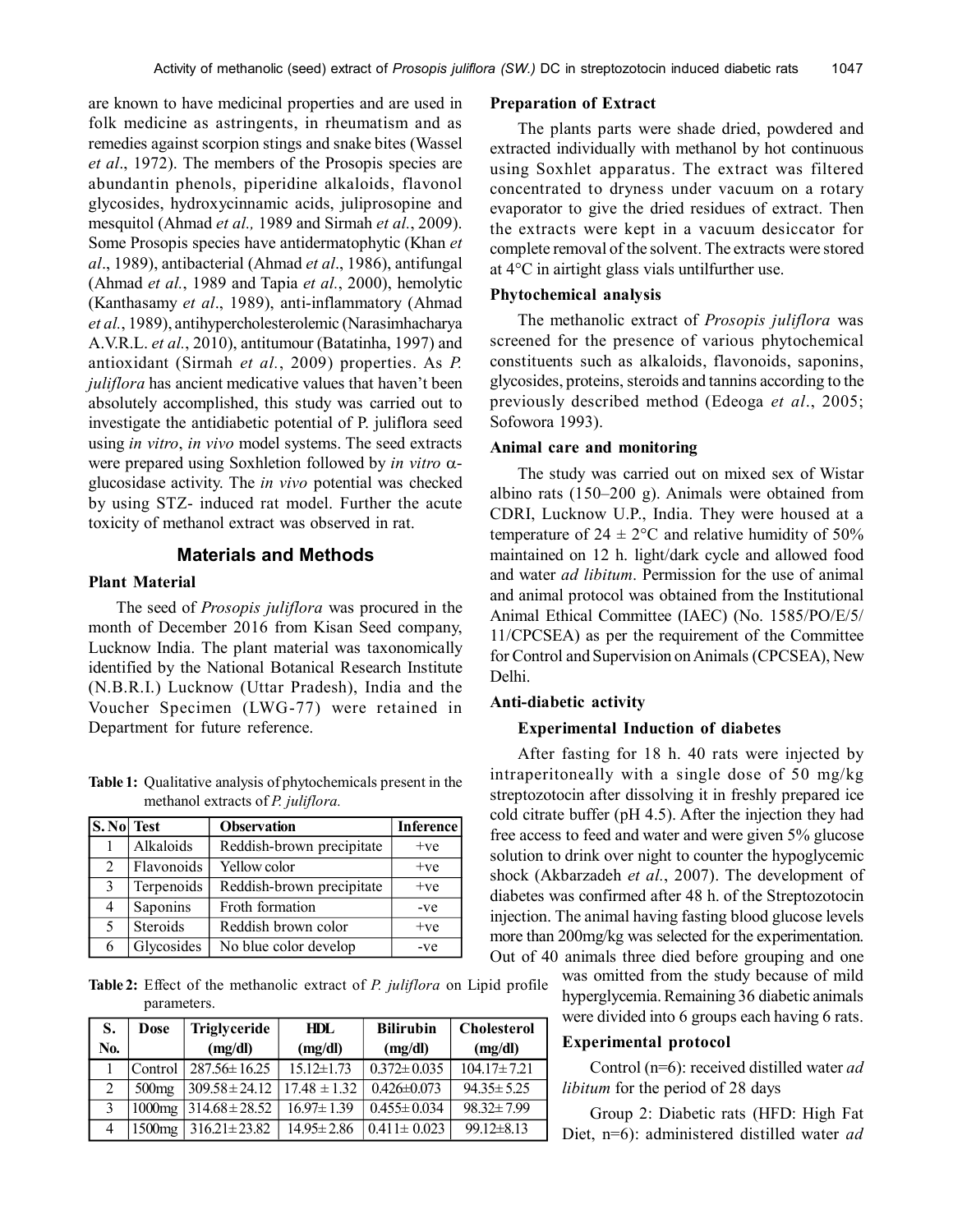| <b>S. No. Dose</b> |                   | <b>SGOT(U/L)</b> | SGPT(U/L)                | <b>ALKP(U/L)</b>  |
|--------------------|-------------------|------------------|--------------------------|-------------------|
|                    | Control           | $40.15 \pm 3.77$ | $91.12 \pm 3.68$         | $98.72 \pm 8.45$  |
| $\mathfrak{D}$     | 500 <sub>mg</sub> | $43.35 \pm 2.89$ | $93.23 \pm 5.33$         | $100.25 \pm 6.34$ |
| $\mathcal{R}$      | $1000$ mg         | $47.12 \pm 4.23$ | $96.77 \pm 8.43$         | $103.66 \pm 8.55$ |
| $\overline{4}$     | $1500$ mg         | $49.26 \pm 6.98$ | $\sqrt{101.51} \pm 6.12$ | $108.12 \pm 8.98$ |

**Table 3:** Effect of the methanolic extract of *P. juliflora* on Liver function parameters of rats.

**Table 4:** Effect of the methanolic extract of *P. juliflora* on Kidney profile parameters of rats.

| S.            | Dose               | <b>Creatinine</b> | <b>Blood Urea</b> | <b>Uric Acid</b> |  |
|---------------|--------------------|-------------------|-------------------|------------------|--|
| No.           |                    | (mg/dl)           | Nitrogen (mg/dl)  | (mg/dl)          |  |
|               | Control            | $1.54 \pm 0.027$  | $14.12 \pm 1.11$  | $2.98 \pm 0.018$ |  |
| 2             | 500 <sub>mg</sub>  | $1.41 \pm 0.021$  | $14.35 \pm 1.23$  | $3.11 \pm 0.024$ |  |
| $\mathcal{E}$ | 1000mg             | $1.66 \pm 0.029$  | $14.72 \pm 0.98$  | $3.24 \pm 0.028$ |  |
| 4             | 1500 <sub>mg</sub> | $1.74 \pm 0.068$  | $15.09 \pm 2.26$  | $3.39 \pm 0.033$ |  |

**Table 5:**  $\alpha$ -glucosidase inhibition by the methanolic extract of *P. juliflora.*

| S.<br>No.                         | <b>Plant</b><br>name | $%$ Inhibition at 100 µg/mL<br>phytoextract/standard <sup>a</sup> |  |
|-----------------------------------|----------------------|-------------------------------------------------------------------|--|
|                                   |                      | MeOH                                                              |  |
| 3                                 | Methanol extract     | $53.76 \pm 1.18$                                                  |  |
| Inhibitor (Acarbose) <sup>b</sup> |                      | $59.27 \pm 2.64$                                                  |  |

<sup>a</sup>Values are presented as mean  $\pm$  SEM of three different experiments in triplicates. <sup>b</sup>Standard used for this study

**Table 6:** Effect of methanolic extract of *P. Juliflora* (PJ) on body weight of HFD-STZ induced diabetic rats after a prolonged treatment

|                          | Bodyweight (g)    |                |  |
|--------------------------|-------------------|----------------|--|
| <b>Groups</b>            | <b>Initial</b>    | Final          |  |
| Normal Control           | $163.28 \pm 8.40$ | 172.38±9.85    |  |
| Diabetic Control         | 148.05±9.70       | 142.07±12.72   |  |
| Diabetic $+$ PJ1         | $154.6 \pm 11.72$ | 139.01±10.32   |  |
| Diabetic $+$ PJ2         | $152.2 \pm 13.50$ | 137.07±15.80   |  |
| $Diabetic + PJ3$         | 159.07±11.52      | 128.57±13.50   |  |
| Diabetic + Glibenclamide | $143.4 \pm 10.56$ | 157.45 ± 13.89 |  |

Values are expressed as means  $\pm$  SD (n=6 rats).

*libitum* for period of 28 days.

Group 3: *P. juliflora* treated group:

Diabetic rats were administered methanolic extract



**Fig. 1:** Total Hemoglobin data

of *P. Juliflora* (PJ) at different doses of 200, 400 and 600 mg/kg/day<sup>14</sup> and further divided into subgroups. Diabetic animals were treated with *P. juliflora* orally for 28 days.

Group 3a: Rats treated with 200mg/kg/d (PJ1) of methanolic extract of *P. juliflora* seed.

Group 3b: Rats treated with 400mg/kg/d (PJ2) of methanolic extract of *P. juliflora* seed.

Group 3c: Rats treated with 600mg/kg/d (PJ3) of methanolic extract of *P. juliflora* seed.

Group 4: Glibenclamide treated groups:

Diabetic rats were administered Glibenclamide 5 mg/ kg/day, p.o., for 28 days.

# **Measurement of Bodyweight & Blood Glucose Level**

All the groups of animals received the treatment for 28 days. The body weight and blood glucose level were measured at about every 1, 7, 14, 21 and 28 days interval. Blood samples were collected one hr. after the drug administration to determine the blood glucose level by electronic glucometer. Blood samples were obtained from retro-orbital plexus under light ether anaesthesia using in capillary tubes (Micro Hemocrit capillary, Mucaps) into Eppendorf tubes containing EDTA and serum was separated within 30 min after collection using centrifuge at 2000 rpm for 2min.

# **Acute toxicity Study**

Different doses of the methanolic extract of *P. juliflora* (500, 1,000, 1,500, mg/kg) were injected intraperitoneal (i.p.) to rat (20–25 g) divided into separate groups, each consisting of six animals. The animals were observed for 7 days after administration of the extract for any acute toxicity symptoms, *e.g*., behavioral symptoms. After seven days, the blood was collected from retero-orbital plexus. The serum was separated for biochemical analysis. In the acute toxicity study, methanolic extracts up to the dose of 500, 1000 and 1500 mg kg-1 of body weight did not exhibit any toxic symptoms.

# **Screening of plant extracts for -glucosidase inhibition** *in vitro*

The alpha-glucosidase enzyme reaction was performed using PNPG (*p*-Nitrophenylalpha-D-glucopyranoside) as a substrate. Together with 25 µg/ml reduced glutathione in 0.067 M potassium phosphate buffer, 0.2 unit/ml of alphaglucosidase was treated with 250 µg/mL phyto extracts/standard/compound for 10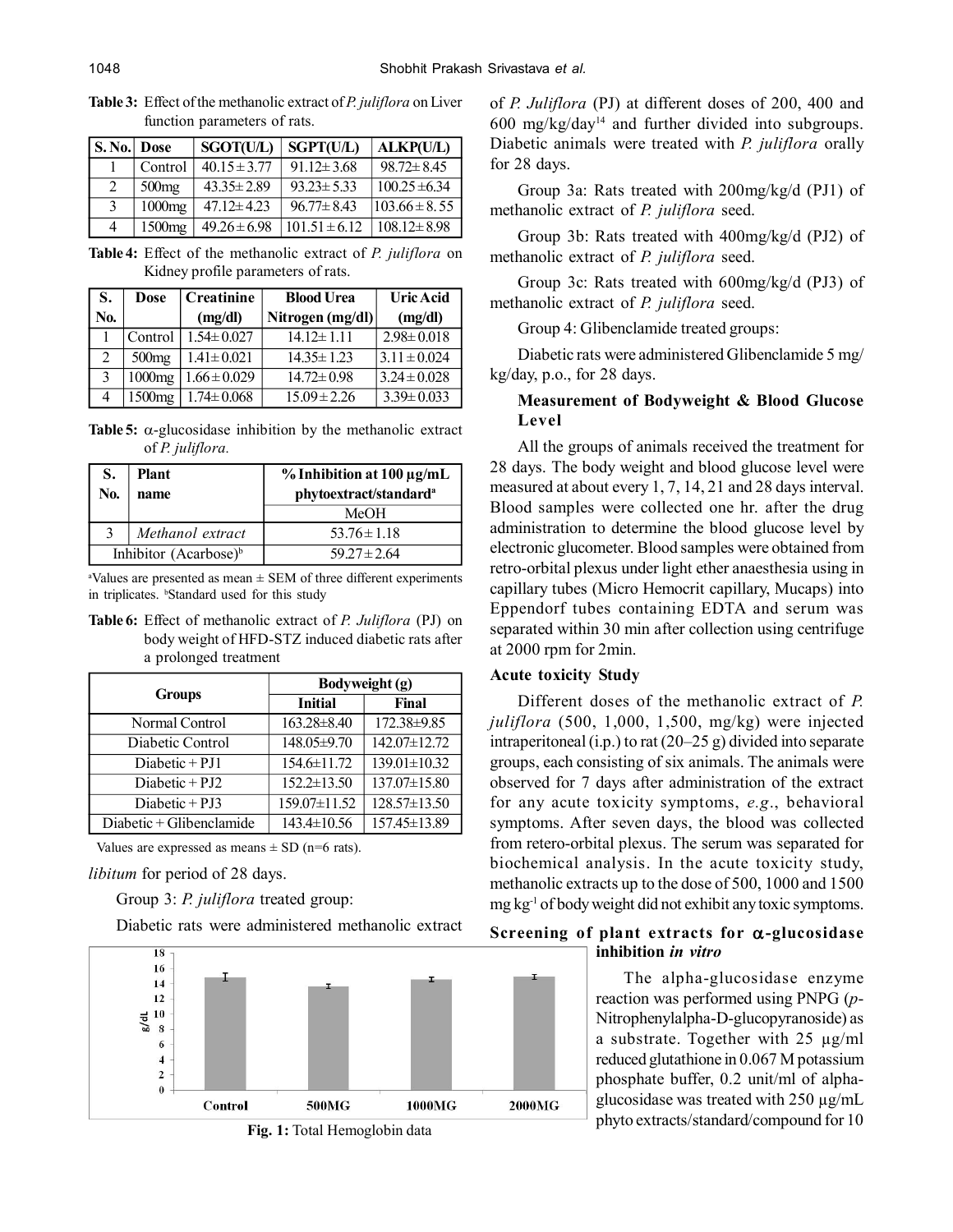| <b>Group</b> | <b>Groups</b>                            | <b>Blood Sugar Level</b> |                    |                     |                     |                 |
|--------------|------------------------------------------|--------------------------|--------------------|---------------------|---------------------|-----------------|
| No.          |                                          | Long Term Study (Days)   |                    |                     |                     |                 |
|              |                                          |                          |                    | 14                  | 21                  | 28              |
|              | Normal control                           | $101 \pm 1.849$          | $104 \pm 1.165$    | $97 \pm 1.361$      | $95 \pm 1.025$      | $100 + 0.847$   |
| 2            | Diabetic control                         |                          | $324 \pm 1.670*$   | $321 \pm 2.208$ ### | $314 \pm 2.091^*$   | $313+2.107*$    |
| 3            | Methanolic extract (200 mg/kg)           | $335 \pm 1.143*$         | $317 \pm 0.944$    | $314\pm 0.547$      | $305 \pm 2.405*$    | 265+2.490**     |
| 4            | Methanolic extract $(400 \text{ mg/kg})$ | $338 \pm 2.361*$         | $257 \pm 1.084**$  | $184 \pm 1.067$ *** | $122 \pm 1.392$ *** | $114+ 0.477***$ |
|              | Methanolic extract $(600 \text{ mg/kg})$ | $342 \pm 2.341*$         | $246 \pm 1.195***$ | 179±1.077***        | $118 \pm 1.401$ *** | $112+0.398***$  |
| 6            | Glibenclamide $(5 \text{ mg/kg})$        | $321.8 \pm 2.176$        | $198.4 \pm 3.49**$ | $167.3 \pm 2.77***$ | $159.8 \pm 0.24***$ | $139+0.956***$  |

**Table 7:** Effect of Methanolic extract of *P. juliflora* and Glybenclamide on blood glucose.

min at 37°C, with the same volume of DMSO as a negative control and 250 µg/mL acarbose as a positive control. The final volume of the reaction solution was 0.2 ml. After then, 5µl of PNPG (0.116 M) was added to initiate the enzyme reaction. OD values of p-nitrophenol released from PNPG were detected at 400 nm after incubating the mixture at 37°C for 10 min in Spectra Max M2 spectrophotometer. Enzymatic inhibitory activity  $= (1 A_{x}/A_{0}$ ) × 100% ( $A_{0}$  represents the OD value of DMSO control and  $A_x$  represents those of samples being tested). Acarbose will be uses as standard with concentration of 1 mg/ml (M. mei Si *et al.*, 2010).

## **Discussion**

The use of herbal drugs as complementary approaches in existing medications for the treatment of diabetes and its complications is growing worldwide and many plants in different countries are known to have antidiabetic effects (Hasani-Ranjbar *et al.*, 2008). The ancient Indian literature reports more than 800 plants with antidiabetic properties while ethnopharmacological surveys indicate that more than 1200 plants can be used for hypoglycemic activity (Mishra *et al.*, 2010). The present investigation was aimed to evaluate the hypoglycemic effects of methanolic extracts of *P. juliflora* on STZ-induced diabetes-mediated metabolic alterations in rats. The anti-diabetic potential of the extract and the reference drug in streptozotocin induced diabetes model in rats is shows that after streptozotocin administration, blood sugar in rats reached to a peak value and various doses of methanolic extract of *P. juliflora* produced a significant inhibition in the blood sugar at the end of 3, 7, 14, 21 and 28 dayas rspectivily. Maximum percent inhibition of sugar exhibited with 600 mg/kg of methanolic extract of *P. juliflora* and the effect was comparable to that of the standard drug. It has been reported that STZ administration produces partial destruction of pancreatic  $\beta$ -cells with permanent diabetes conditions (Aybar. *et al*., 2001). The results of preliminary phytochemical studies showed the presence of alkaloids, triterpenes, steroids, polyphenols and carbohydrates in

methanolic extract of *P. juliflora*. Among them polyphenolics are the most reported phytoconstituents showing a wide range of pharmacological effects including antidiabetic activity (Saraf *et al*., 2007 and Bhattacharya, 2011). The presence of polyphenols or other phytoconstituents may be responsible for the promising antidiabetic activity of methanolic extract of *P. juliflora.*

## **Conclusion**

The phytoconstituents present in this plant are tannins, phenolics, flavonoids, alkaloids, terpenes and steroids. This plant shows various pharmacological activities such as anti-bacterial, antifungal, anticancer, antioxidant and antidiabetic any many more. The present study suggests that the presence of flavonoids, phenolic compounds, alkaloids and other secondary metabolites are responsible for its pharmacological activities there for, the plant plays a vital role in maintenance of the human health and wellbeing.

#### **Acknowledgment**

Authors are thankful to A.N.D. College of Pharmacy, Babhnan, Gonda (U.P) for providing the necessary facilities to carry out the work. Authors are also thankful to Shilpi Singh, Research Associate, CSIR-CIMAP, Lucknow for the valuable support to our research work.

## **Refernces**

- Ahmad, A., K.A. Khan, V.U. Ahmad and S. Qazi (1986). Antibacterial activity of juliflorine isolated from *Prosopis juliflora*. *Planta. Med.*, **4:** 185.
- Ahmad, A., A.K. Khursheed, Q. Sabiha and A. Viqaruddin (1989). Antifungal activity of some hydrosoluble *Prosopis juliflora* alkaloids. *Fitoterapia.*, **60:** 86-89.
- Akbarzadeh, A., D. Norouzian, M.R. Mehrabi, Jamshidi, A. Farhangi,A.A. Verdi, S.M.A. Mofidian and B.L. Rad (2007). Induction of Diabetes by Streptozotocin in rats. Indian *Journal of Clinical Biochemistry*., **22(2):** 60- 64.
- Astudillo, L., S.H. Guillermo, P.H. Juan and C. Manuel (2000). Proximate composition and biological activity of Chilean *Prosopis* species. *J. Sci. Food Agric.,* **80:** 567-573.